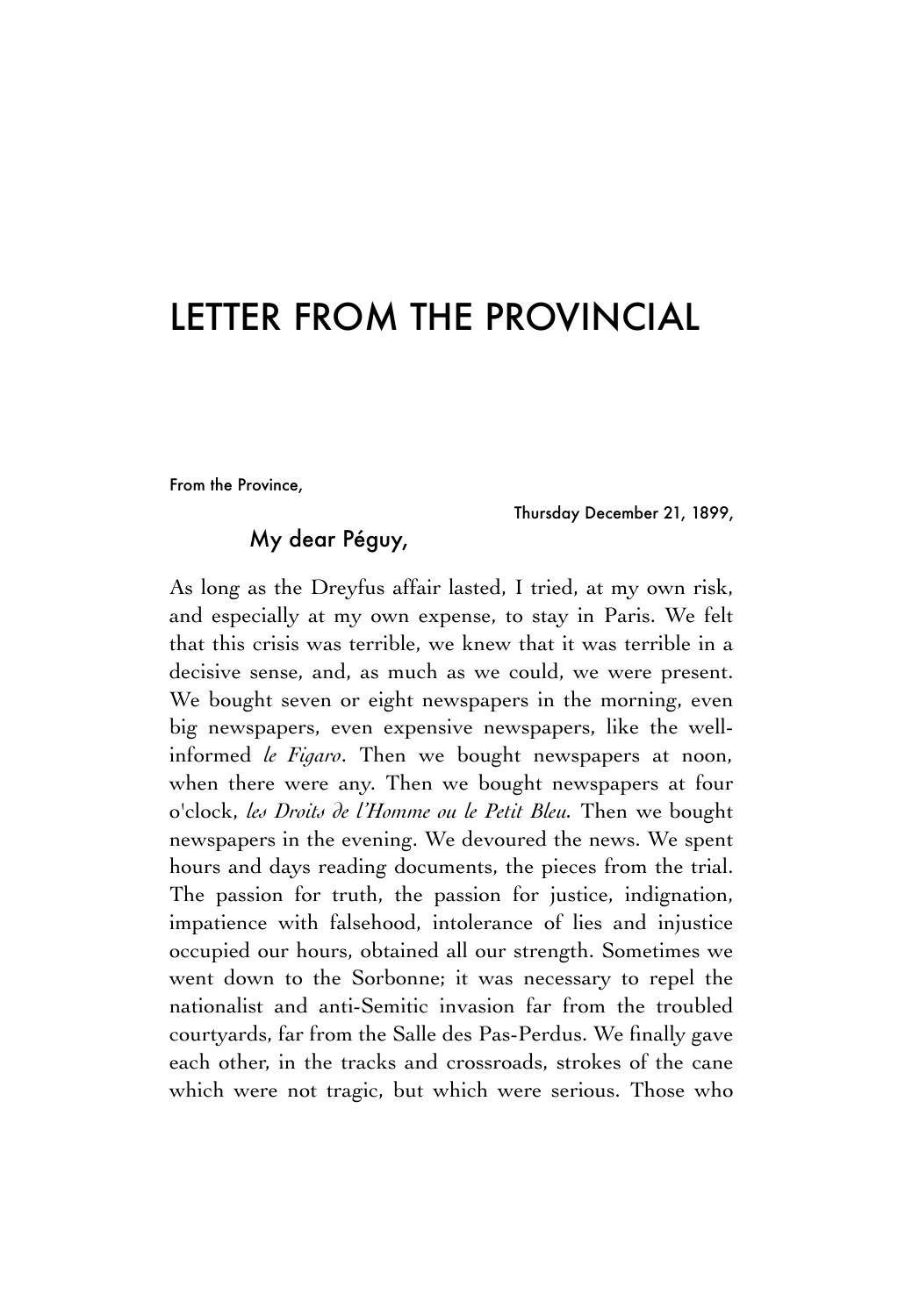had trades then did their best to practice them all the same. I admit that more than one job was badly practiced, that more than one job was somewhat neglected. Those who did not yet have a profession were in no hurry to choose one. More than one tradesman was horribly overworked. It couldn't last. It did not last. These times have passed.

Today I am a secondary school teacher in a good provincial town. Nothing is so hard in the world, nothing is as bad as these good bourgeois cities. Friends of ours left for these more distant international provinces still located in the countries that the bourgeois call foreign countries, in Hungary, in Romania. We receive the Paris newspapers one, two, or four days late. I have 20 hours of service per week, about two hundred pages of homework to correct per week, seven compositions per term, not counting the quarterly grades dear to the parents of the students. I have a few hours away from afar to find out what is going on in the inhabited world. However, I am a man, as this elder said. I have a few hours left to find out what is going on in republican and socialist France. However, I am a comrade and a citizen. The bourgeois state, in return for the work that I provide it, gives me the ordinary salary of the aggregates, less the ordinary restraint that it misuses to prepare for my retirement. Life is a little cheaper than in Paris, I manage to feed my family lately. But I barely succeed. I have a few cents left to buy the news of what's going on. Merchants only sell *le Petit Journal.* I subscribed to *la Petite République* because it is a friendly newspaper and because it represents official revolutionary socialism fairly well for me; I subscribed to *l'Aurore* because it is a friendly newspaper and because it represents for me stubborn and revolutionary Dreyfusism. I subscribed to *l'Aurore*, because it is not malicious and gives interesting news pretty well. Above all, I subscribed to *la Mouvement Socialiste* for all the good reasons that you know. That's already 5 francs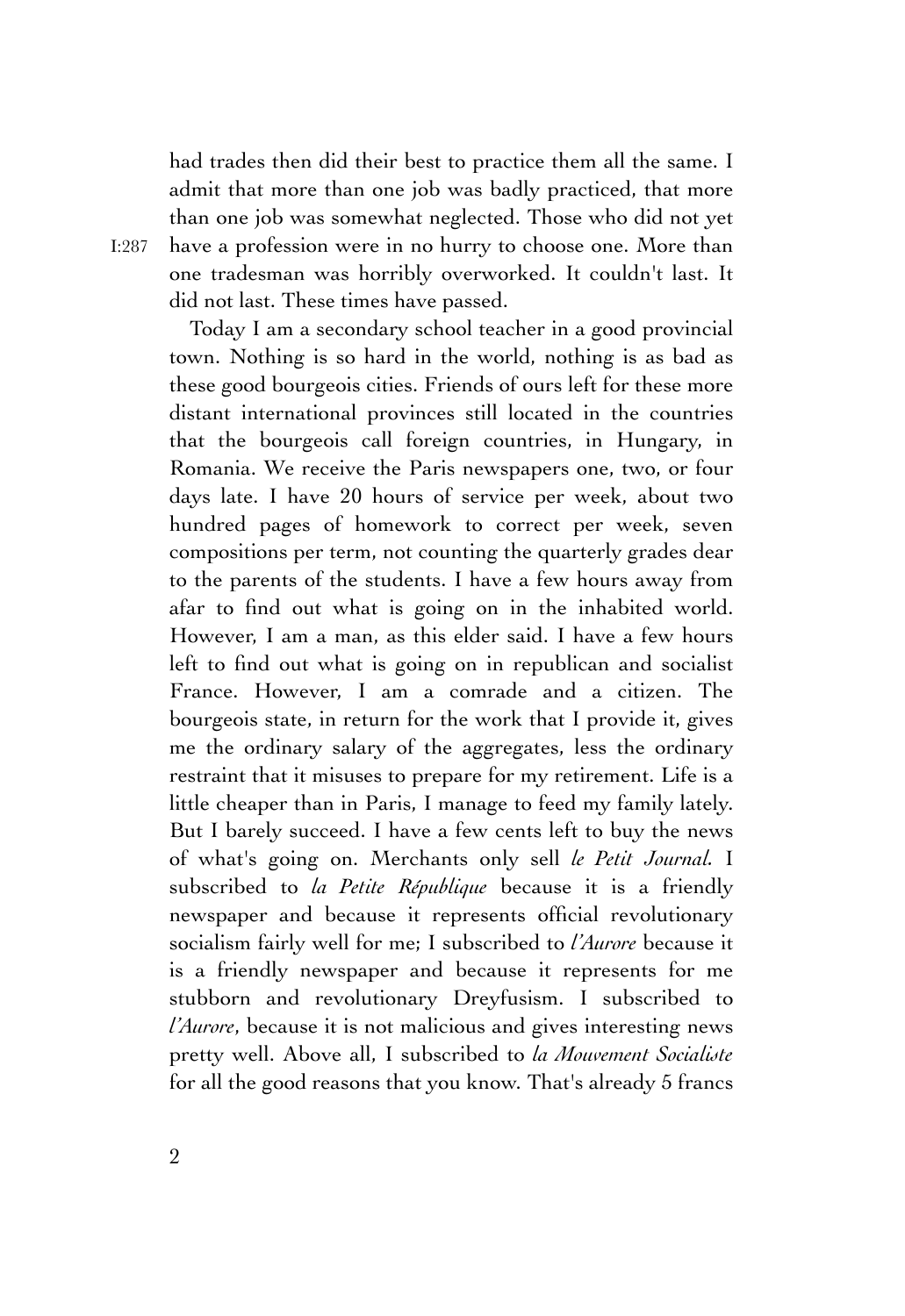a year. That's almost all I can do. If I were a raging supporter of the glorious Struggle Class, there would be a way: I would say that, except for a few miserable fellows, all these children sitting on their benches at their tables in front of me are bourgeois, sons and grandsons of the bourgeois, that I must therefore stupefy them and not teach them, to precipitate ruin and to advance the internal corruption of this infamous bourgeois society, which, as we were assured by the speakers of public meetings, works with its own hands for its own destruction. It would be sabotage of a new kind. I would not prepare my lessons. I would not correct or badly correct my homework. I would have a lot of time left. I could, when my pupils had thus become too weak to follow my class, give them, as they pleasantly say, private lessons. I would have some leftover money. But I have the cruelty to sometimes abandon the field of class struggle. It seems to me that these children will one day be men and citizens. I try to do everything I can to make them later human beings and good citizens. Besides the respect that we owe and that we owe to his profession, I am not immoral. Even I hope that some of these children can become comrades. Weren't we ourselves at the Lycée? Have we not found in the teaching that we received at the Lycée at least some deep reasons for why we became socialists? Oh! I'm not saying that our masters and teachers did it on purpose. They were not socialists at the time. But they were good people and honest men, they were telling the truth they could. Without knowing it, these tradesmen did a lot to introduce us to socialism. And how many we do not know, have we not known good socialists raised in the Lycée or in the schools, sons of bourgeois father and mother. When a bourgeois son becomes a socialist, with or without his own, or despite his own, I say and believe that it is a piece of the Social Revolution that is being milked, without the impersonal dictatorship of the proletariat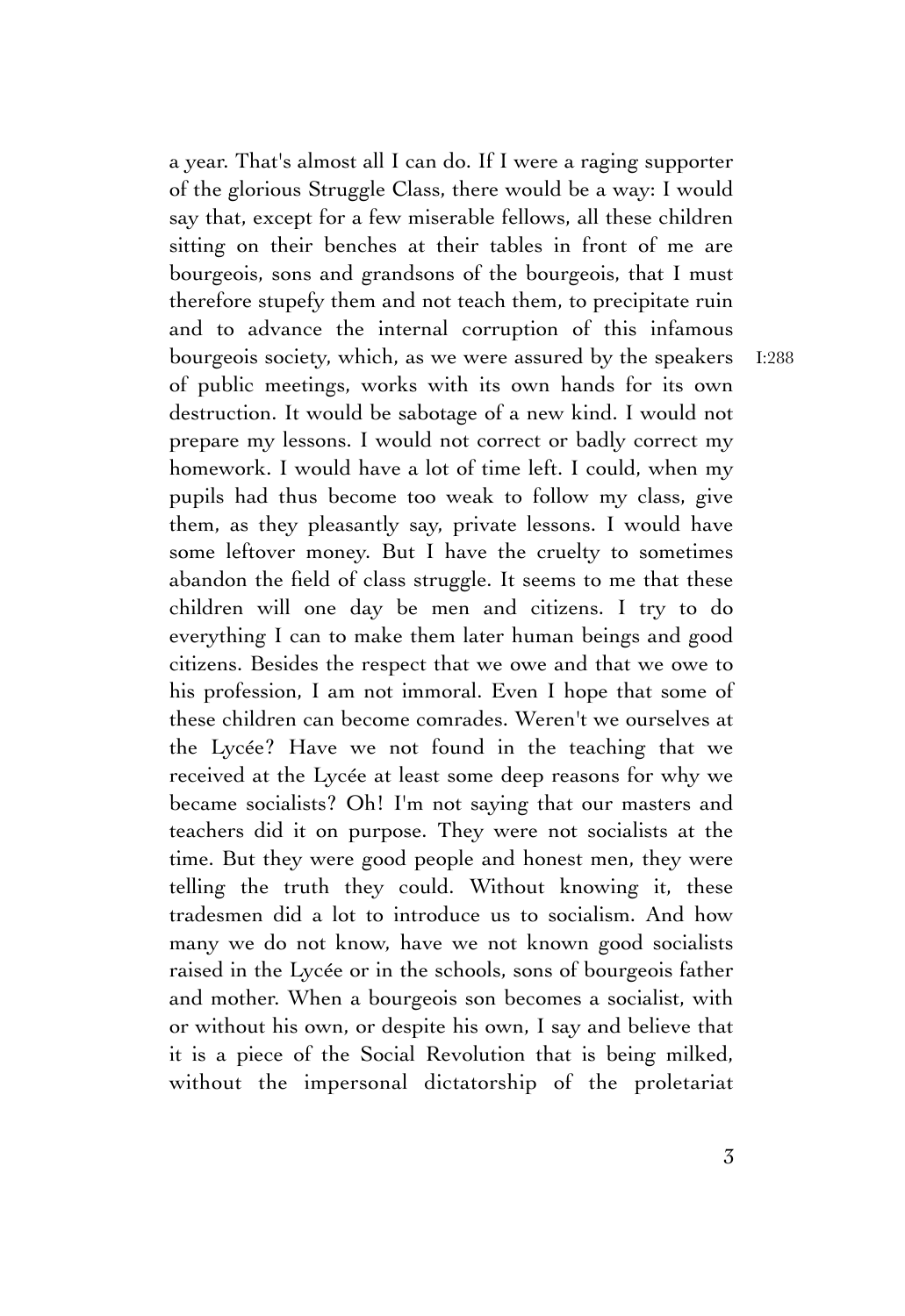intervening. We are the revolutionaries. - For all these reasons, I reserve very little leisure. And on these hobbies I spend some time preparing and giving public lectures in primary schools. I will speak this evening on the *Prince of Bismarck.* I used Charles Andler's book to prepare my lecture. To the children of the school, to the adult former pupils, to the parents, I will tell how the Iron Chancellor got nicked on German social democracy. My hobbies will be reduced by the same amount. I believe that a very large number of men have as little leisure as I do. I believe that in Paris itself there are many men at least as busy as me. I believe that the teachers, the laborers, the masons, the bakers, the farriers, the wheelwrights and the blacksmiths of Paris and the province have much less leisure than me.

However, we are not negligible. We are the masons of the next city, the stonemasons and the mortar mixers. Attached to the soil as well as to the past, attached to work, to the workshop, to the class, we will not be more socialist delegates to socialist parliaments than we have been socialist deputies to bourgeois parliaments. We prepare the material of which fame and public glories are made. We love what we do, we are happy with what we do, but we want to know what we do with it after we are done.

But we don't know, we don't have time to know. Without being as busy as this guesdist who had no time to read anything at all, because he founded groups, it is certain that we do not have time to read all the newspapers and all the magazines which would interest us ; it is certain that we do not even have time to look for what would be to read in the newspapers and in the magazines which we do not receive regularly and personally.

Finally, in the newspapers we read regularly, we do not receive the truth itself. It becomes obvious. You know with what respect, what friendship, what esteem I have for the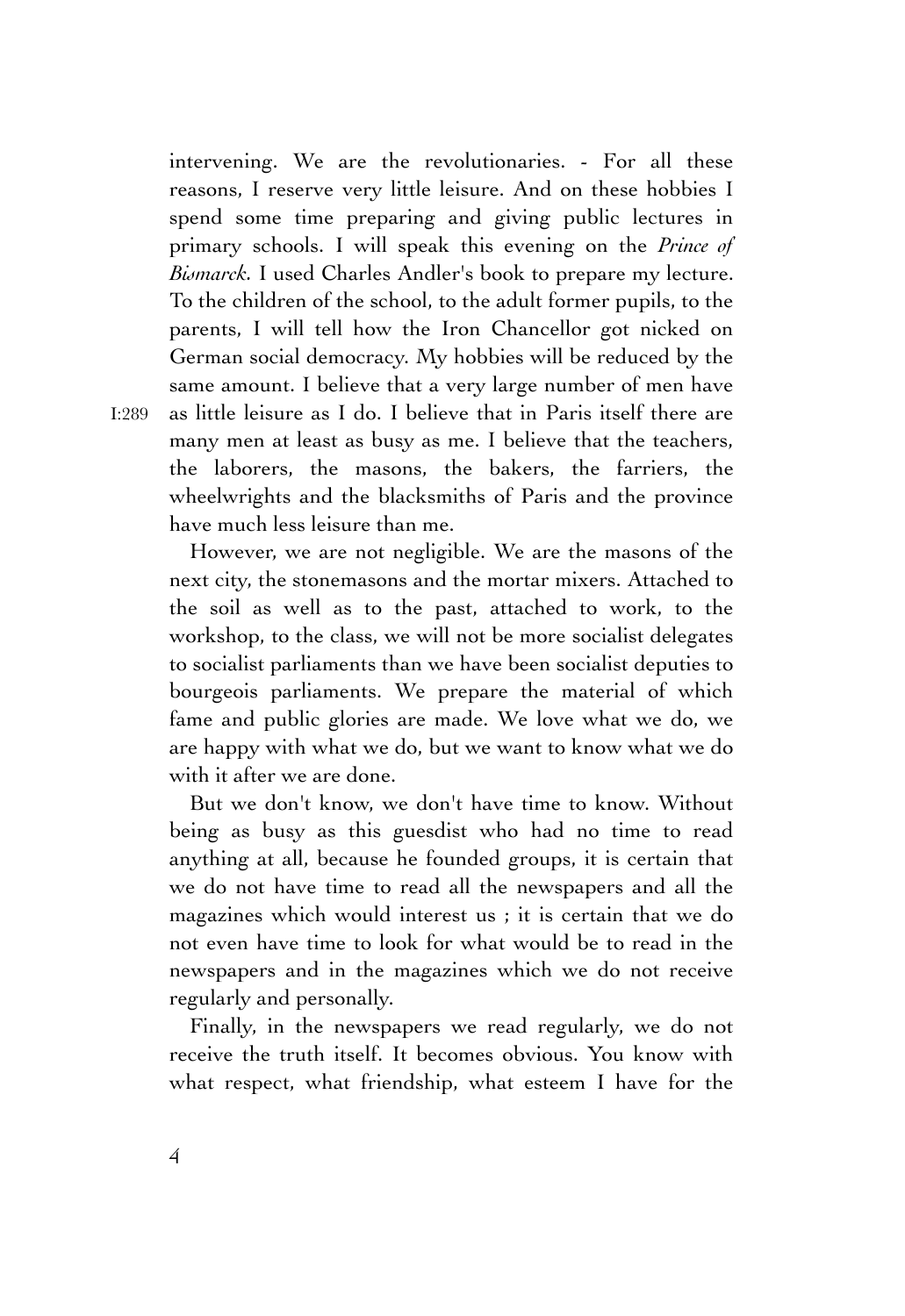robustness and righteousness of Jaurès; you know with what cordial and deep assent I gave to the luminous demonstrations which he produced to us during the affair. It is therefore not without astonishment and sadness that I read, under his signature inla Petite République of Thursday 16 November, sentences like these: "Zévaès was right to recall the essential principles of our Party. He was right to oppose the whole capitalist class, which is divided by secondary rivalries, but which is united by the same essential interest, the demand of the proletariat. »...« And on the other hand neither Zévaès, nor his friends, are ready to play the game of nationalists and reaction. »...« And Zévaès, however high his point of view, ... »I do not want to be ridiculous to pursue Mr. Zévaès; but after all we have known him, and when we are told of his high point of view, so high, we feel the truth of the state coming. We have spent twenty months and more distinguishing and distinguishing state truth from truth. - You celebrated in Paris *le Triomphe de la République*. In *la Petite République* of the next day I find a really "grandiose headline: *A Historic Day. - Paris to the people. - Triumphant demonstration. - 500,000 workers cheer for socialism.* And in *l'Aurore* I find a more modest headline: *The Triumph of the Republic. - A Great Day. - Parade of 250,000 citizens.* It has a bad effect on the ordinary. Can we not, victorious, at least imitate the veracity of the defeated English generals? Are we going to have an official truth, a state truth, a party truth. I fear it when I re-read a resolution from the recent Congress: I:290

*"Congress declares that none of the socialist newspapers are, as things stand, the official organ of the Party. But all the newspapers which claim to be socialists have definite obligations which grow with the importance*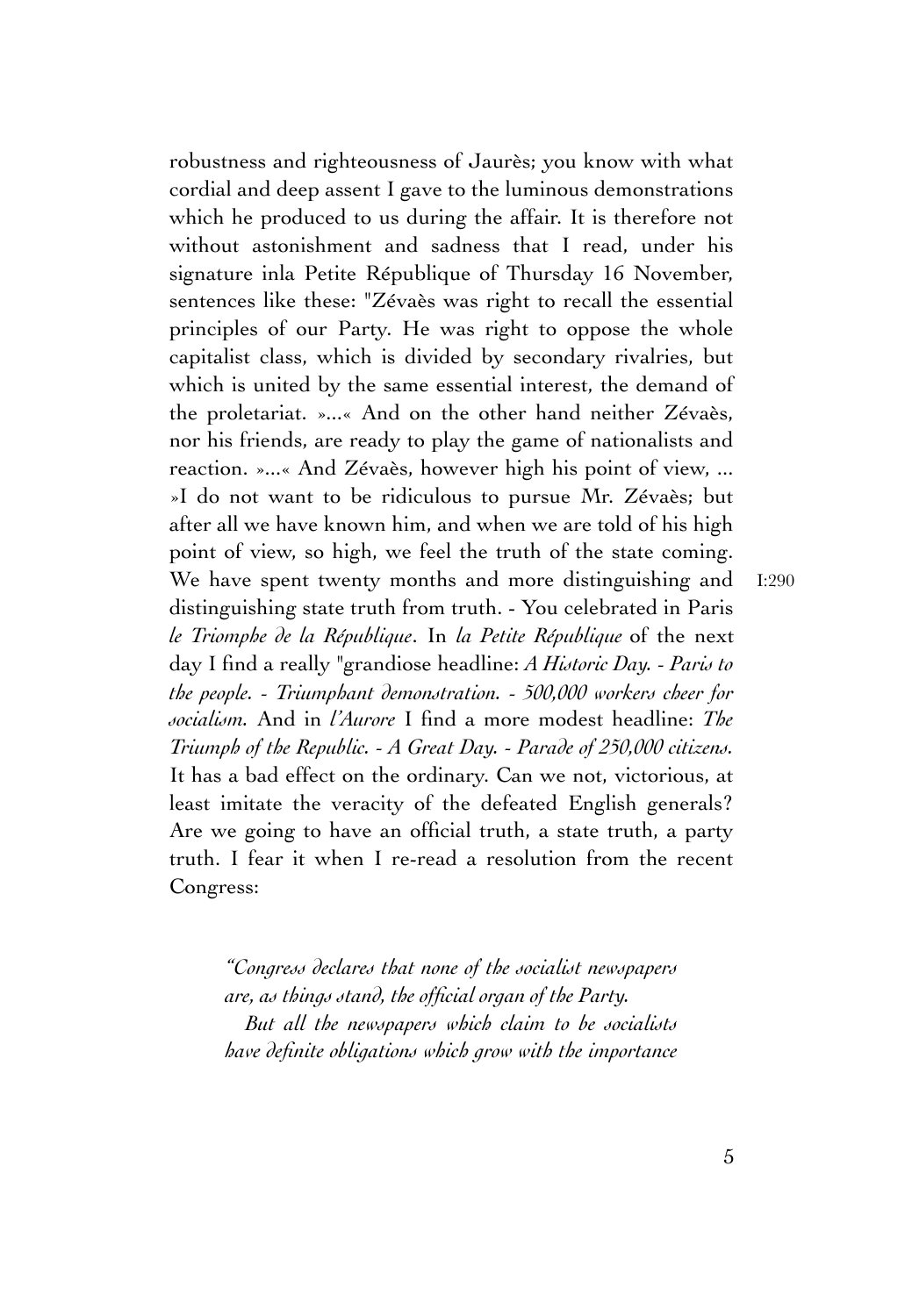*of the newspaper and the support which the militants have given it throughout the country.*

*Freedom of discussion is complete for all questions of doctrine and method; but, for action, the newspapers will have to strictly comply with the decisions of Congress, interpreted by the General Committee.*

*In addition, the newspapers will refrain from any controversy and any communication likely to hurt one of the organizations. "*

I accept the first of these four paragraphs. When I say that I admit it, I do not mean that I am assuming a right of control, an authority over the decisions of Congress: I mean, roughly speaking, that it seems to me to conform to reason and to the truth.

The second paragraph presents some difficulty. The defined bonds we are talking about here, which increase or decrease, seem to me to be obligations of interest. Before these obligations or these recognition of interests, I place a perpetual obligation of law which does not undergo any exception, which cannot increase or decrease, because it is always total, which is imposed on small magazines as on major newspapers, which can not vary with the circulation, nor with the competitions or utilities: the obligation to tell the truth.

I:291

Tell the truth, the whole truth, nothing but the truth, tell the stupid truth stupidly, boringly the boring truth, sadly the sad truth: this is what we have been proposing ourselves for more than twenty months, and not only for the questions of doctrine and method, but also, but above all for action. We have pretty much succeeded. Do we have to give it up? Who will distinguish doctrine and method from action? What is doctrine if not intelligence of action? What is the method, if not the pragmatics of action? How can the doctrine and how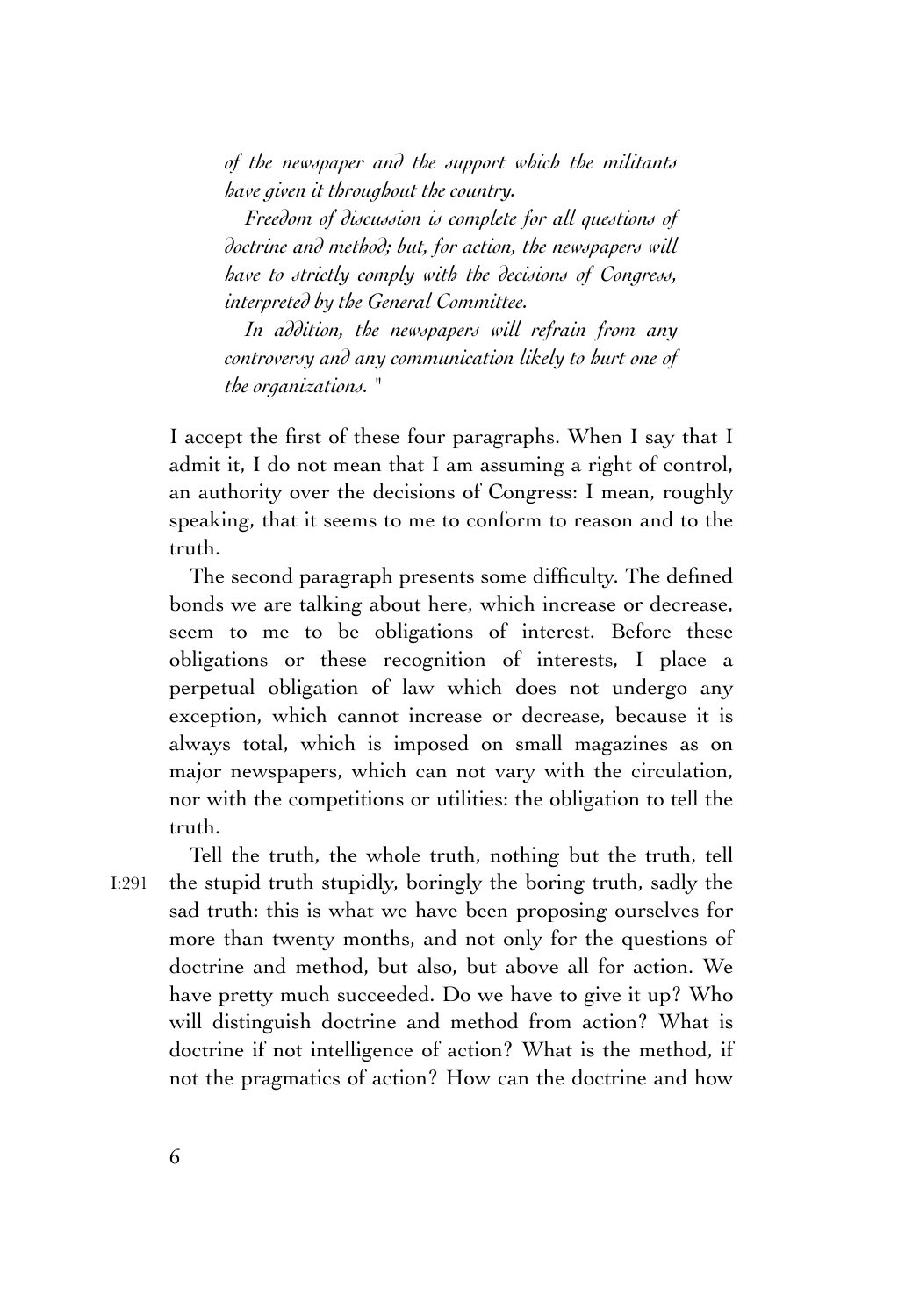can the method remain free, if the action must strictly comply with the decisions of Congress, interpreted by a General Committee. Who works for a serf is not free. And even, on closer inspection, it is not the doctrine and the method which are free: it is the discussion which is entirely free for all questions of doctrine and method. What is a freedom of discussion which does not carry with it a freedom of decision?

And the fourth paragraph presents us with a copy of these decisions of Congress before which, before any interpretation by the General Committee, I am forced to resolutely refuse to bow down my reason. It is indeed a question whether the Congress thus constituted had the right to decide between interests. But it is certain that the Congress had no quality to put the satisfaction to be given to these interests before the right of the truth.

The function of newspapers is to give their readers the news of the day, as they say. Newspapers have to get the real news, all the real news they can, just real news. The delimitation of what newspapers must give to their readers and what they must not give them, what they must even refuse, must coincide exactly with the actual delimitation of what is true from what is false, in no way with the artificial delimitation of what is or is not likely to hurt a nationally or regionally incorporated organization. This injury is not a criterion. Some men, like Zola, are hurt by the lie; but some men, like General Mercier, are hurt by the truth. Not to mention these extreme cases, if the truth hurts an organization, will one keep the truth quiet? If the lie favors an organization, will one say the lie? Really for the wounding truth will one do the honor of not treating it worse than the hurtful lie? But, to be silent about the truth, is it not already lying? How many times have we produced this simple proposition in the recent campaign. To the good bourgeois, and also to the comrades who wanted to take refuge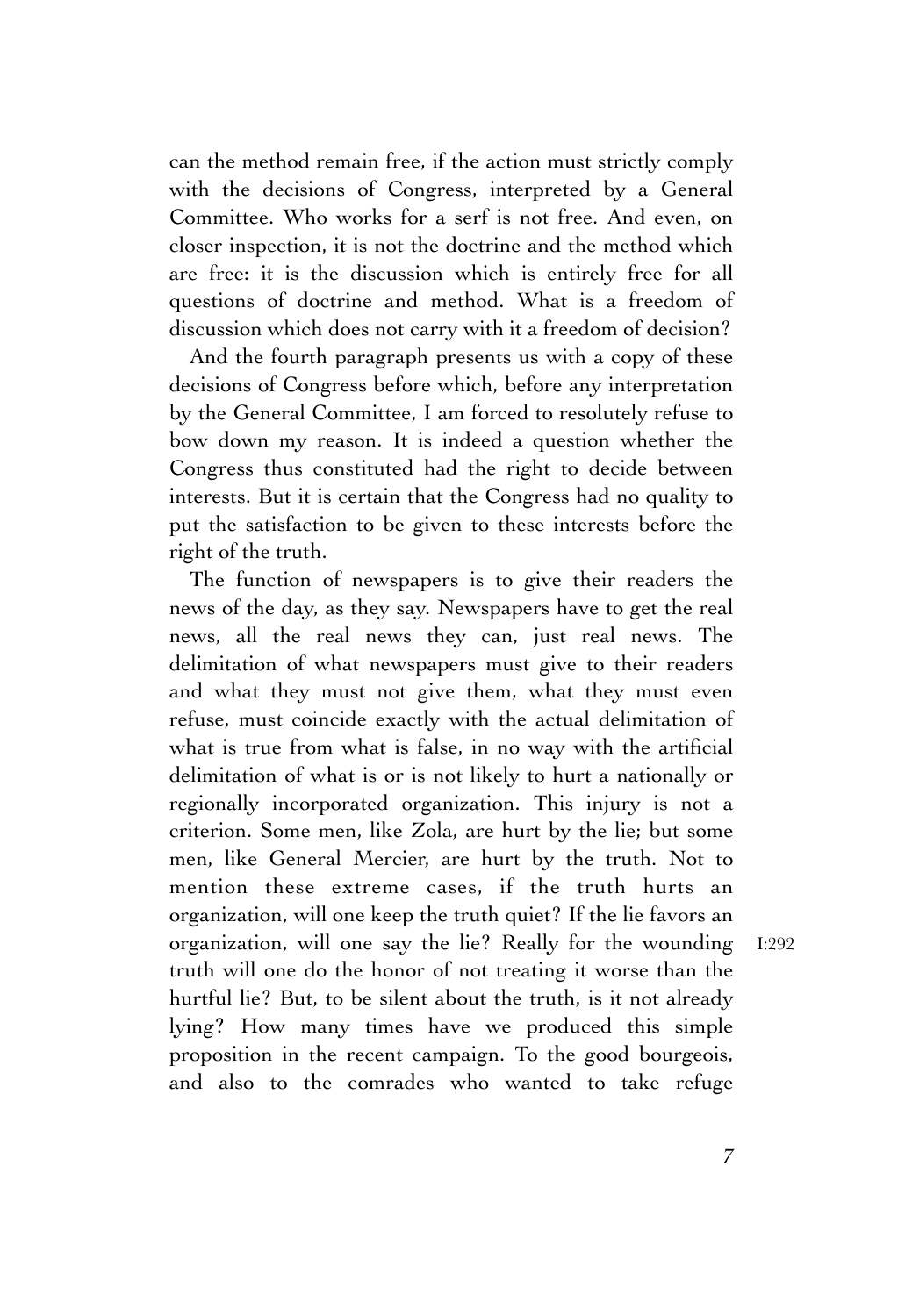comfortably in the silence, did we not often cut the retreat by telling them brutally, - because at that time we all ended up having brutal language,: "Whoever does not mouth the truth, when he knows the truth, becomes the accomplice of liars and forgers! This is what we proclaimed then. This is what we proclaimed at the beginning of this winter; Is this proposal annual, or biennial? Does it melt with jelly? And this is what we still declare today against anti-Semites. Is this proposal also local? No. It is universal and eternal, let us say without false shame. We ask simply that one tells the truth.

It can go a long way, these injuries made or supposedly made to organizations. It is obvious that this resolution was proposed to Congress by its committee more particularly to protect certain organizations from criticism. These organizations are precisely those that have ambitious leaders and young people: will they be injured when someone is hurt by their leaders? Then the sanction will be terrible, vague, and almost religious:

*"If the General Committee considers that such a newspaper violates the decisions of the Party and causes prejudice to the proletariat, it calls before it the responsible editors. These being heard, the General Committee indicates to them, if necessary, by a public warning, that it will demand against them or a reprimand or the exclusion of the Party or the interdiction of the newspaper itself. "*

*Shall we blow on the flames of candles on the threshold of interdictions?*

The perfect serenity with which this Congress, for the internal service of the Socialist Party, suppressed press freedom, left me stupid. I know that the Congress was sovereign. But no sovereign, even if he were the Human International, the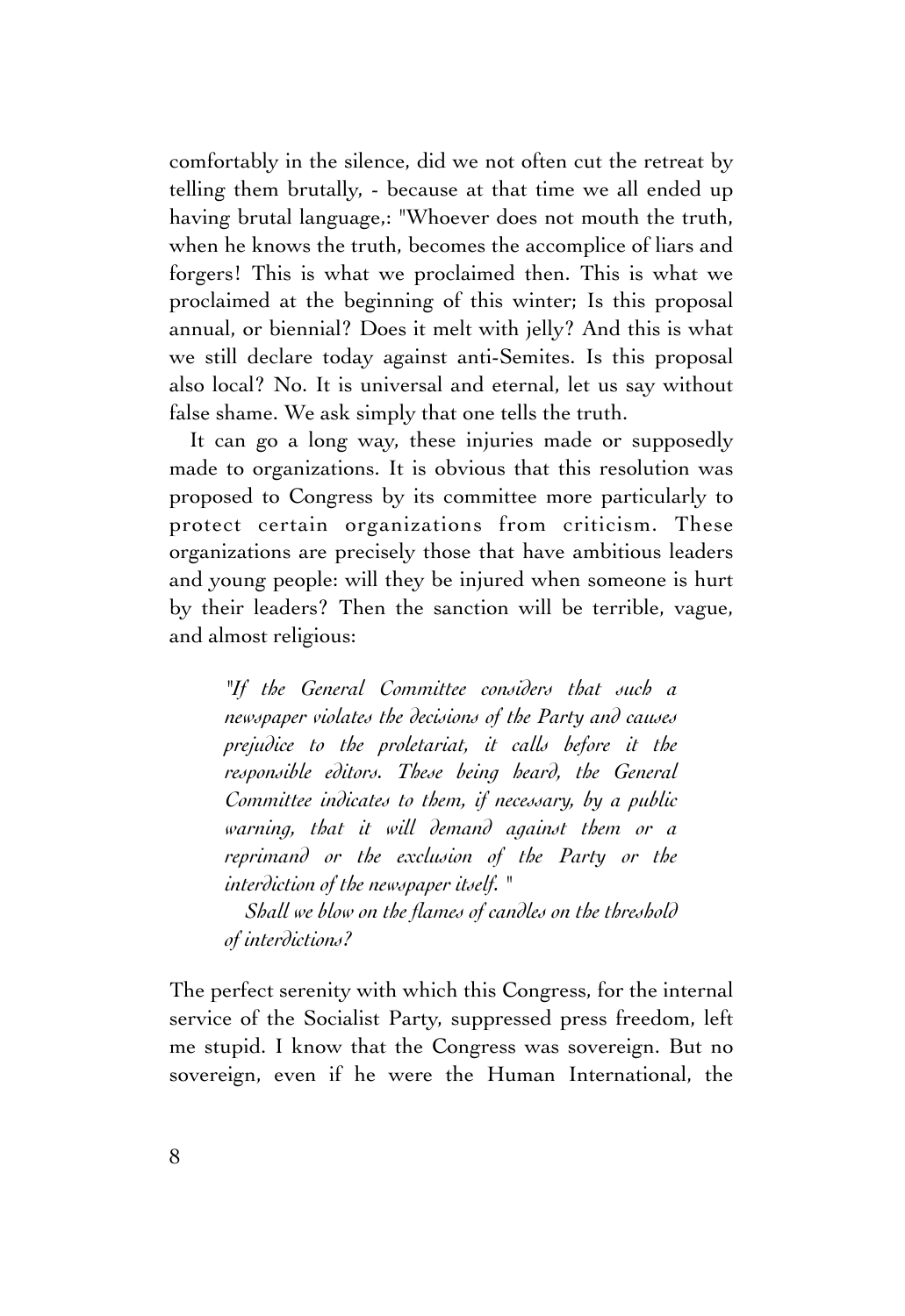human race, has this right, has the right to speak out against the truth. One does not put oneself against the truth. Have we said enough that a man, an individual has no right to speak out against the truth. This proposition was once an axiom. Unless parties have superhuman rights, are we going to march against axioms? This brings bad luck to reason.

What a vague accusation: a prejudice because of the proletariat, and what a temptation presented to the advocates general of demagogy! But more than the religious wave of the charge, the prosecutions and the trial, the economic precision of the sanction terrifies me. It is the journalist thrown into misery, it is the newspaper forced into bankruptcy for having injured one of the organizations. Journalists, however, are also workers. Will the Party they serve be a ruthless boss for them?

So Congress has trampled on one of our dearest hopes. How many times have we deplored that our socialist and revolutionary newspapers have, for the most part, bourgeois morals. But the newspaper has to live. The same paper must carry to the people an article which frees them and an advertisement which, in a sense, enslaves them. I have never, since the beginning of the affair, felt an impression of defeat as heavy as the day when Vaughan announced to us in *l'Aurore* that the newspaper would publish, like everyone else, a financial bulletin, a financial chronicle. The newspaper thus flies away, carrying the word of emancipation and the announcement of enslavement, the genius or the revolutionary talent with the reactionary absinthe, the pipes of the races, the filthy theaters. The newspaper takes away evil and good. Chance will balance, good or bad. What anguish for the writer, for the man of action, for the brilliant speaker, to know and see that his prose is sleeping with these indicator leaflets! Does not this anguish have a deep resonance at the very heart of his work, does he not introduce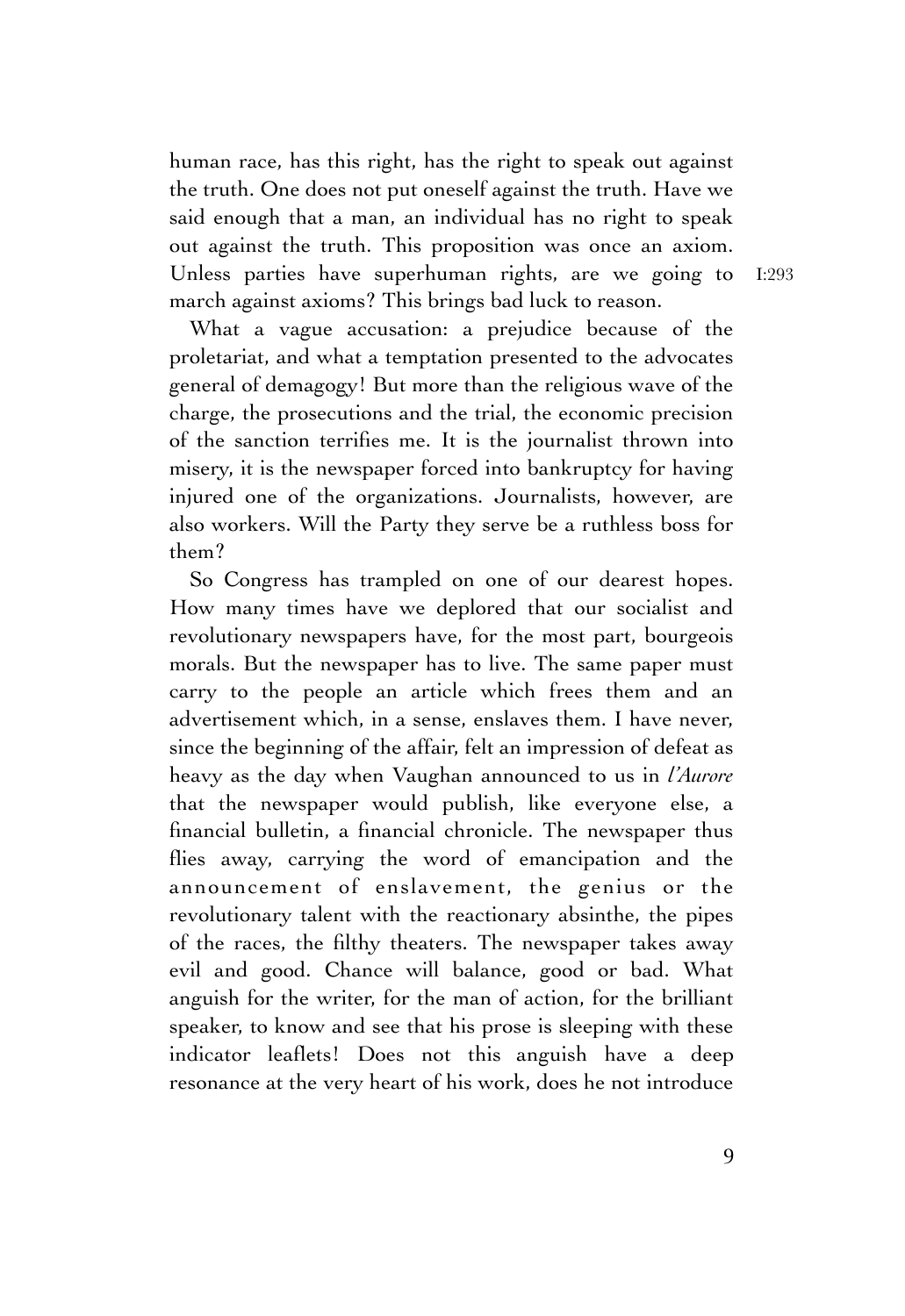impediments, impotence? How the talent of some and how the genius of the great speaker would unfold joyfully, clearly, purely in the health of a newspaper finally free! Now, admitting that genius and talent are morally negligible in themselves, they are considerable when they are used to prepare for the Social Revolution. So we passionately hoped that Congress would at least try to free on the fourth page. Here, on the contrary, he started the enslavement of the first.

I:294

Congress understood, it seems in the second paragraph, to govern all the newspapers that claim to be socialist. I hope that the language has pitched him. In the paragraph on sanctions, it seems that Congress has intended to govern only the newspapers which claim to belong to the Socialist Party thus constituted. Because we must now distinguish between socialism and the Socialist Party as we distinguish between the Churches and Christianism or Christianity, as we distinguish between the Republic and the different republican parties. It is not a question of always opposing them, but it is necessary to distinguish between them, and it is a worrying symptom that Congress did not introduce this distinction.

We made the penultimate and last year a formidable transfer and which can only be justified by the consequence. We used the truth. It doesn't seem like much. We have used the truth. We used it. We have diverted the truth, which is knowledge, for the purposes of action. The question now is whether we have committed embezzlement. For the truth that we used was not the easy truth of parties and controversies; it was scientific, historical truth, the very truth, the truth. We have said enough. And it was true. We have claimed - and it was true - that we oppose anti-Semitic villains and imbeciles exactly the authentic and scientific history of the present and of a recent past. We glorified ourselves, at least those who were accessible to glory, to lead us, in this affair which embraced us alive, like perfect historians. This glory was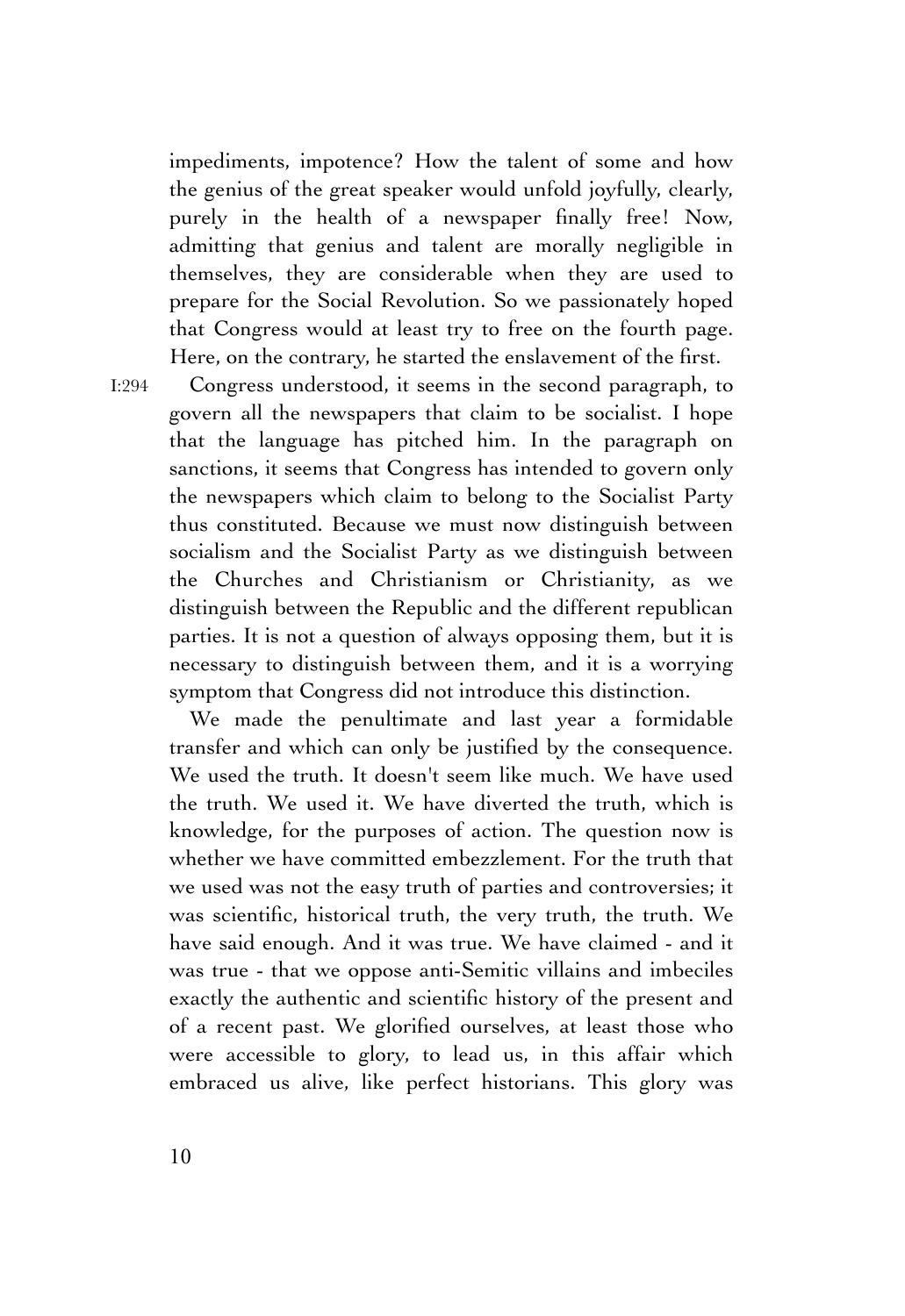founded in truth. We were seekers and servants of the truth. Such was in us the force of the truth that we would have proclaimed it against and against us. Such was the force of truth outside of us that it gave us victory.

For it was the revolutionary force of truth that gave us victory. We were not a single party. I don't know if we had tacticians with us. It may be, because it is a race that prevails everywhere. But Zola, who was not a tactician, spoke the truth.

Now that the truth has saved us, if we let it go on like an embarrassing baggage, we denigrate our recent conduct, we deny our recent words, we demoralize our recent action. We prevaricate back. We abuse trust.

It would be wrong to imagine that these paragraphs are insignificant and not very dangerous. One would be wrong to imagine that one can distinguish between truths, to respect at times of crisis the great truths, the explosive, glorious truths, and in ordinary life neglect the small familiar and frequent truths. It is precisely because we neglect for ten years the slow infiltration of familiar lies and politeness that suddenly a revolutionary must burst the abscess. Can we always find a revolutionary like Zola? There is a good chance that a General Committee will commit less deliberately than a man one of those terrible imprudences which are called salutary revolutions when they have succeeded. - We must not have a preference, an unhealthy taste for surgical truth, we must on the contrary try to escape it modestly by the regular practice of the hygienic truth. I:295

You know how much we have given, abandoned to the cause of truth. I am no longer talking about time or our strengths, work or feelings. We have given to the truth what cannot be replaced, childhood friendships, friendships of fifteen and eighteen years of age, which became complacently older, which would have become friendships of fifty years.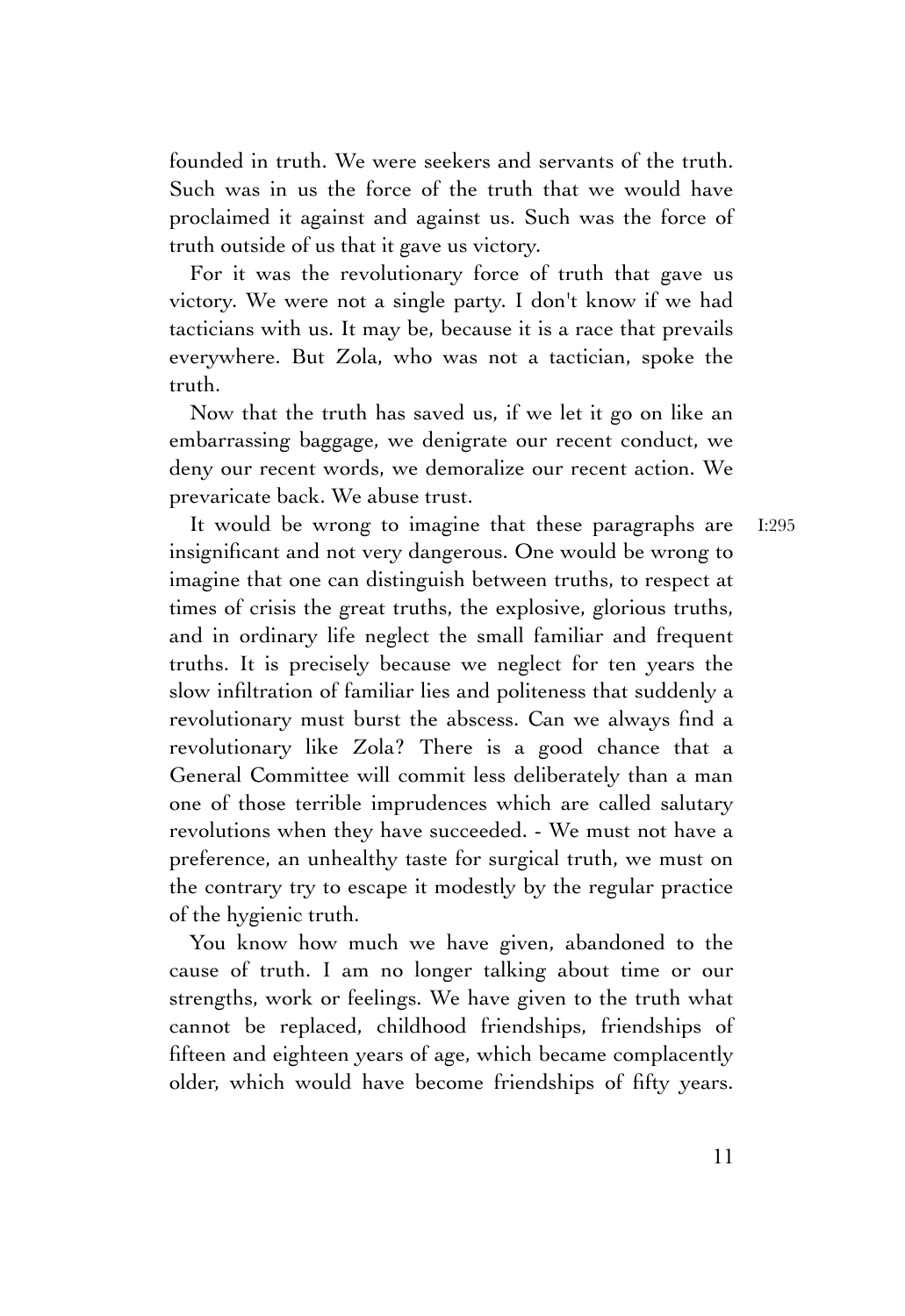Many Dreyfusards have lost a few social connections or a few political friendships. It's nothing. But I treated like pirates, like bandits, like thugs, honest young people, lost in their province, who had allowed themselves to be led astray by the pettier infamies of Alphonse Humbert or by the bestial ugly infamies of Drumont. This amputation was necessary then. This violence was just, because these honest young men helped to maintain the greatest infamy of the century. It was our strength that this painful ease with entrenchment, with solitude, with internal exile. Having suffered this for the truth, we will not accept that we are forced to let it go to spare the susceptibilities, the self-esteem, the epidermis of some individuals. —Because basically that's all it is.

You live near Paris; you can attend certain ceremonies, stages and solemnities; you will give me the faithful account. You can attend certain acts. You will tell me what you will see and what you will know about men and events, in particular what will not be in the newspapers. Not that I want the latest tips; not that I attach importance that they do not have to the big news, true and false, which go to the newsrooms. I don't want to send you to these places, where you're not used to going. I don't want to know the secrets of the courts. I agree never to know why or how Mr. Clemenceau left *l'Aurore*. I do not ask you to send me private news, but public news not communicated or poorly communicated by the press to the public. They are numerous, important, sometimes capital.

You will tell me what you think of men and events. Not that I promise to think like you, or to think with you. But you will tell me what you think. You will go to the doctors you know, and ask them for consultations on difficult cases for me.

You will point out to me the articles of newspapers and magazines and even the books that I can read usefully in the time that I have. You know that I am interested, directly or indirectly, in everything related to the Social Revolution. I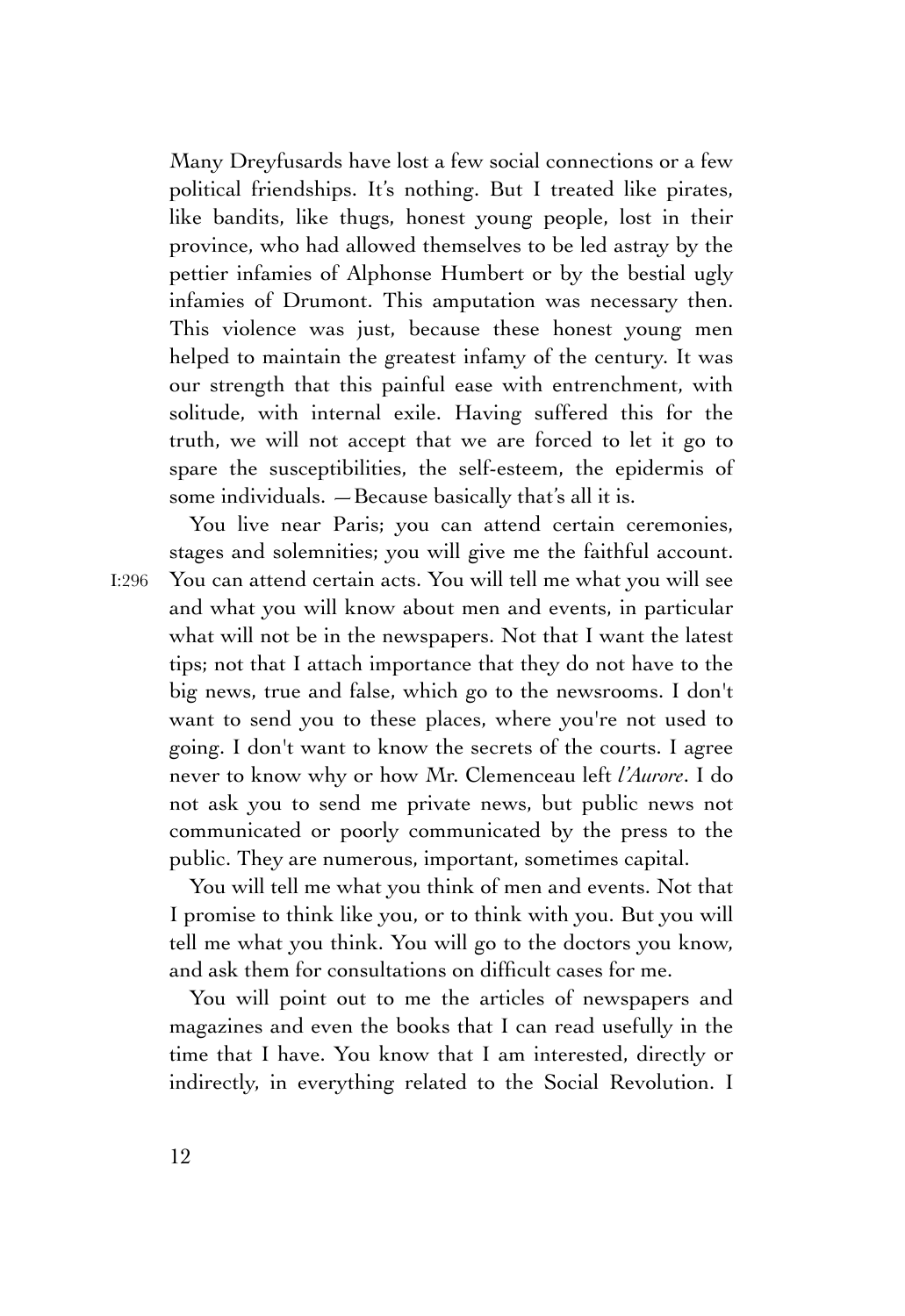will re-subscribe to my three newspapers. I will especially resubscribe to the *Mouvement Socialiste*. *La Revue Socialiste* is a great review: it has its marked place in all groups and circles of study and propaganda. The *Mouvement*, shorter, more portable, nurtured, friendly, very largely international, hardly leaves the pocket of my jacket. To have the other newspapers and magazines and the books, we founded a circle of studies and reading. But it is not enough to have it all. We still have to find our way there. You'll help me find my way there.

You will transcribe to me all the documents or all the information that is to be kept. We cannot keep the clippings of the newspapers we have or don't have indefinitely. A notebook is more convenient. When a document is given to the public, everyone talks about it, it is found everywhere. Three months later, we don't know where to go to get it. I am sure that you will impartially give me the pros and cons. It was our honor, at the time of this case on which I am not afraid to ramble, to go and seek in the testimonies, in the enemy newspapers, the best of our proofs, the most invincible of our arguments. Shall we give up these good habits? Was not the most effective Dreyfusard work a History of the Variations of the General Staff provided by itself?

I beg you to give me all the documents and all the information you can, even long, even boring. We owe to the same affair the exact, historical publication of minutes, shorthand reports, documents, papers, documents. We had the Zola Trial, the Revision of the Dreyfus Affair, Investigation and Debates of the Court of Cassation, the *Figaro* publications. *L'Eclair* provides a shorthand account of the debates that continue so boringly before the High Court. Here we recognize the homage that vice pays to virtue. I read with pleasure on the fourth page of the cover of the *Mouvement* that the *la Société nouvelle de librairie et d'édition* was going to give us the "Official stenographic report of the General Congress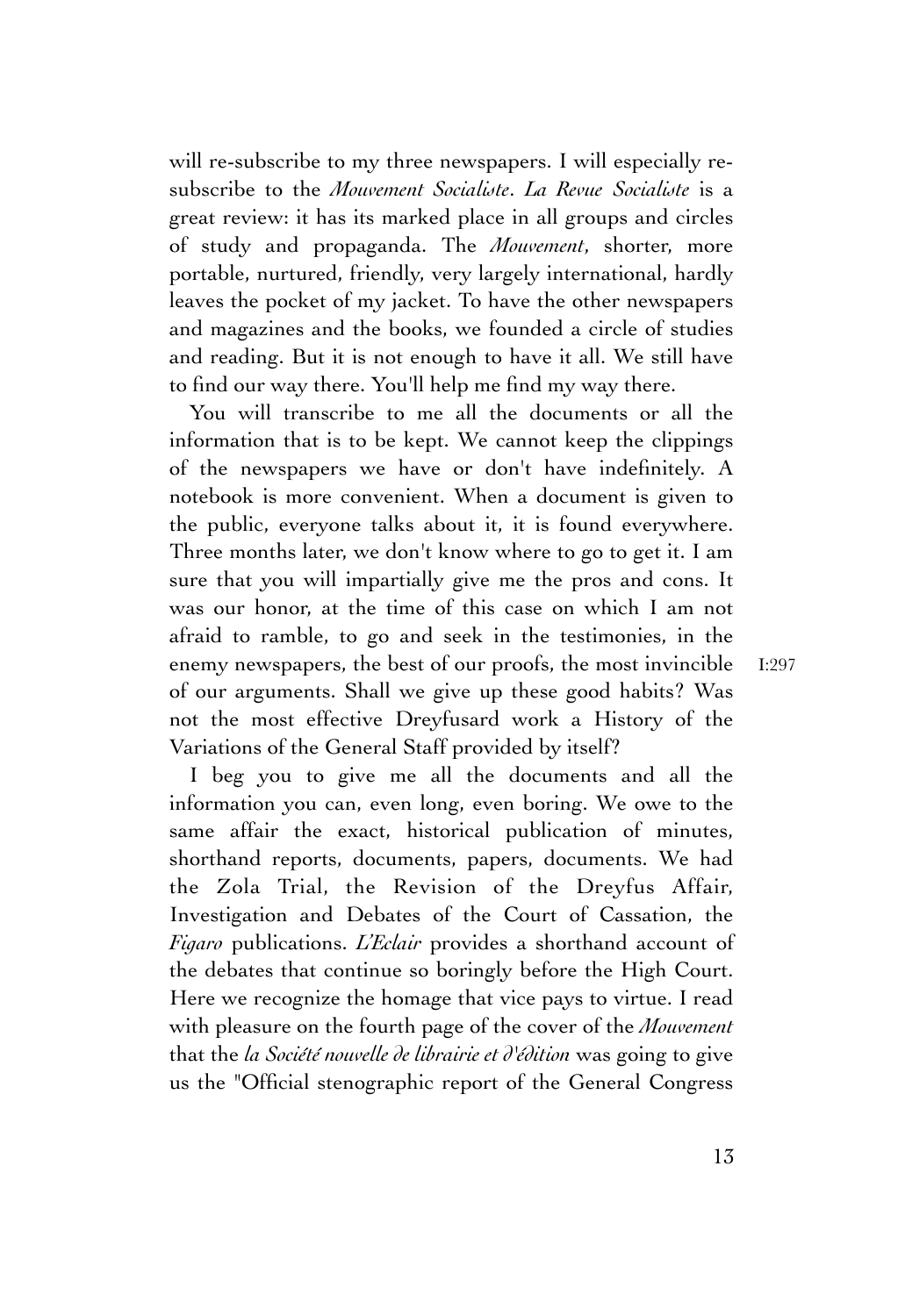of French Socialist Organizations held in Paris in December 1899." This is good official style. That's a good publication. Here we will have the unnecessary words spoken in the large gymnasium while the commission was working. We will have the low demagoguery of Ebers as well as the austere historical demonstration of Lagardelle. What does it matter? Better to publish it as such. It is even interesting that the Congress, on its second day, resolved that this publication should be carried out. He thus set a good example. We are going to publish, following the formal invitation of the Congress, under the control of a special commission, speeches offensive to this or that organization. It was very free. Why did Congress not continue?— There will be in your notebooks much more published than unpublished. But there is so much new that everyone knows in advance, there is so much published that everyone ignores.

If finally someone puts a copy in your hands, attach it to the notebooks. I will have this copy in communication, I will read it or not read it according to the time that I will have. It may happen that a good copy is not received in any review by any publisher. You will send me a good copy. You will even send me worms if you receive them. The worms is not necessarily dishonorable.

I:298

It will be an optional part of the notebooks, optional for you, optional especially for us.

I do not ask you to send me a history of the world per fortnight, or a geography of the world per fortnight, or a chronology of the world per fortnight. I beg you to send me notebooks of information, without party spirit, on what interests me.

The Provincial